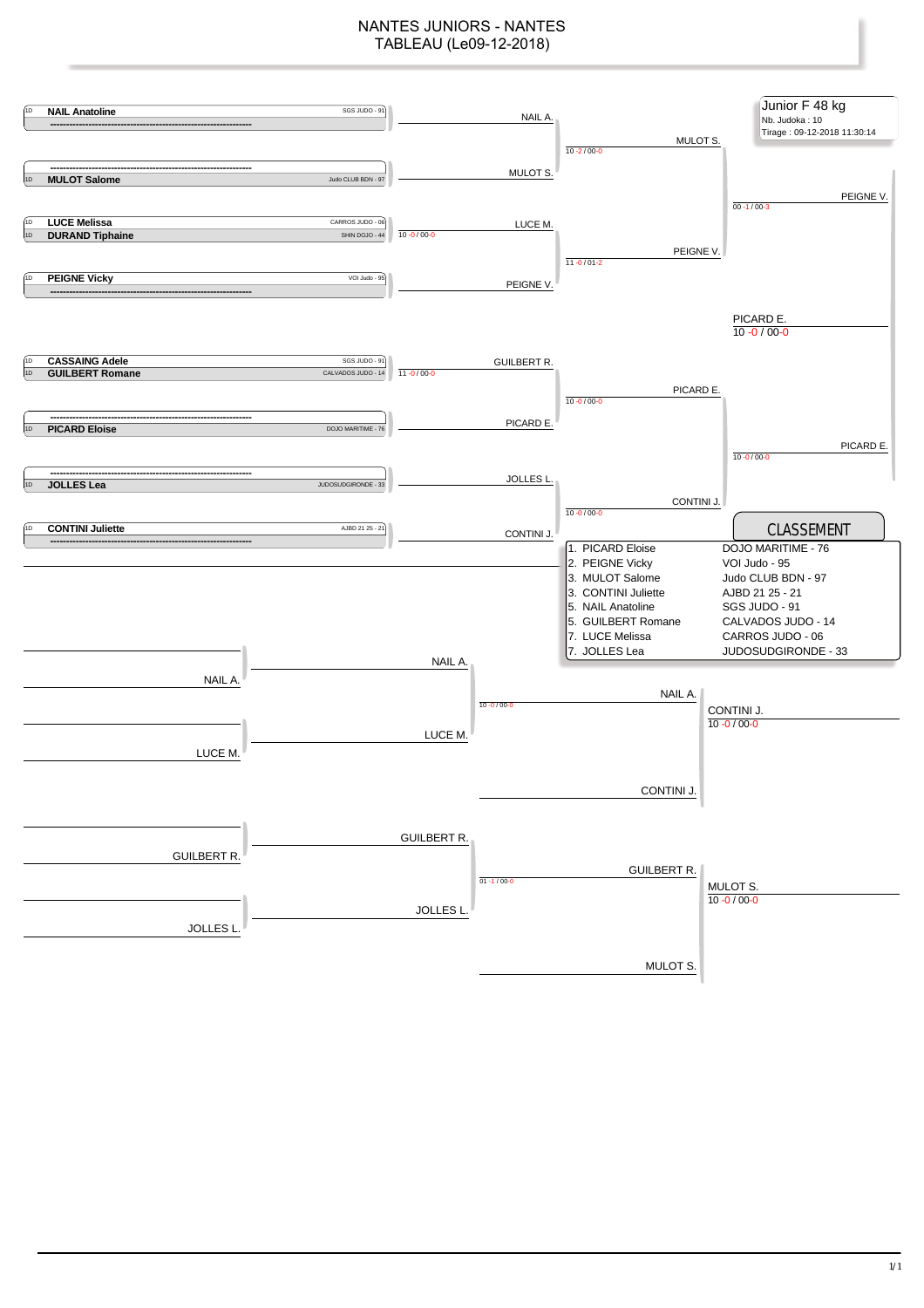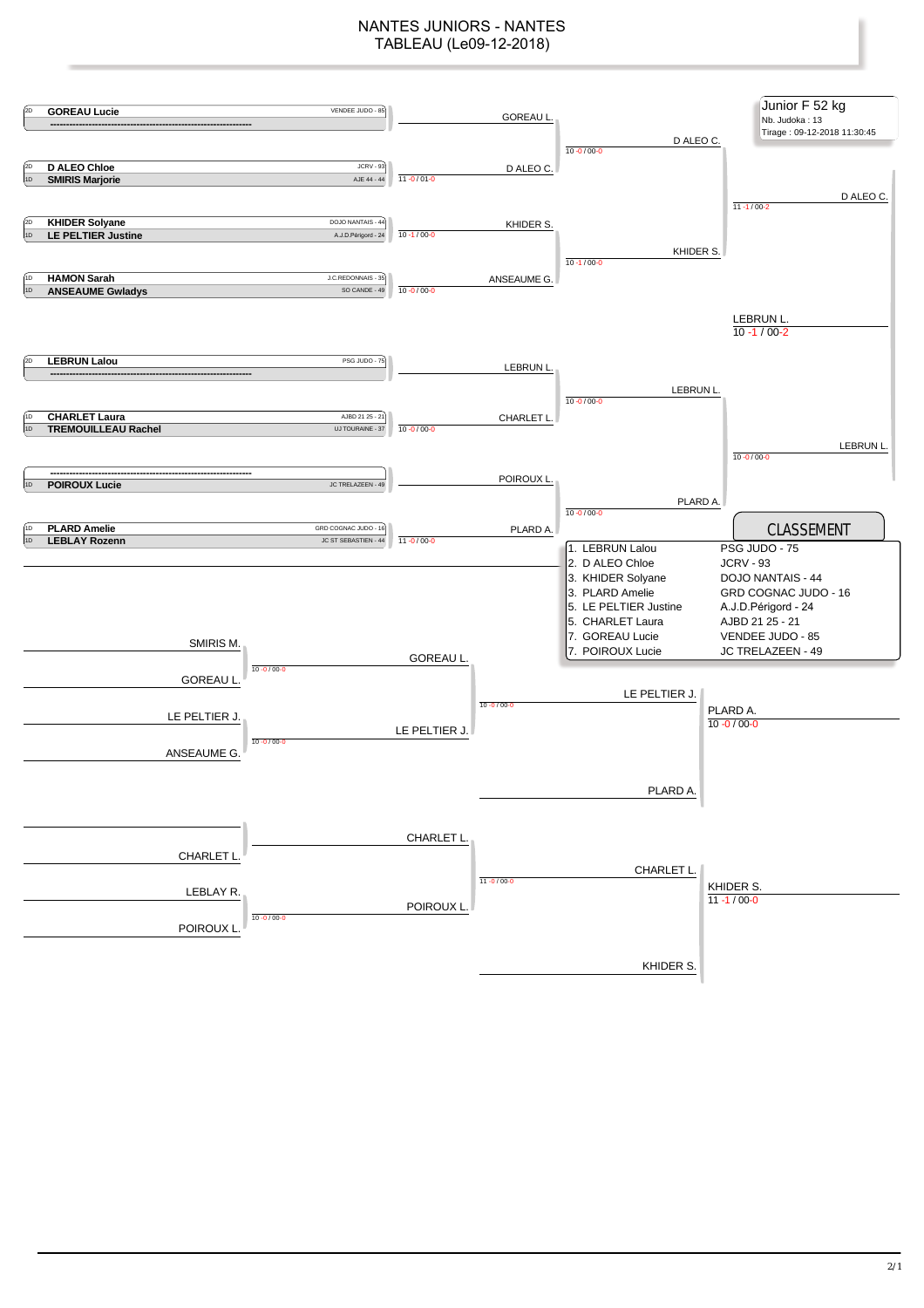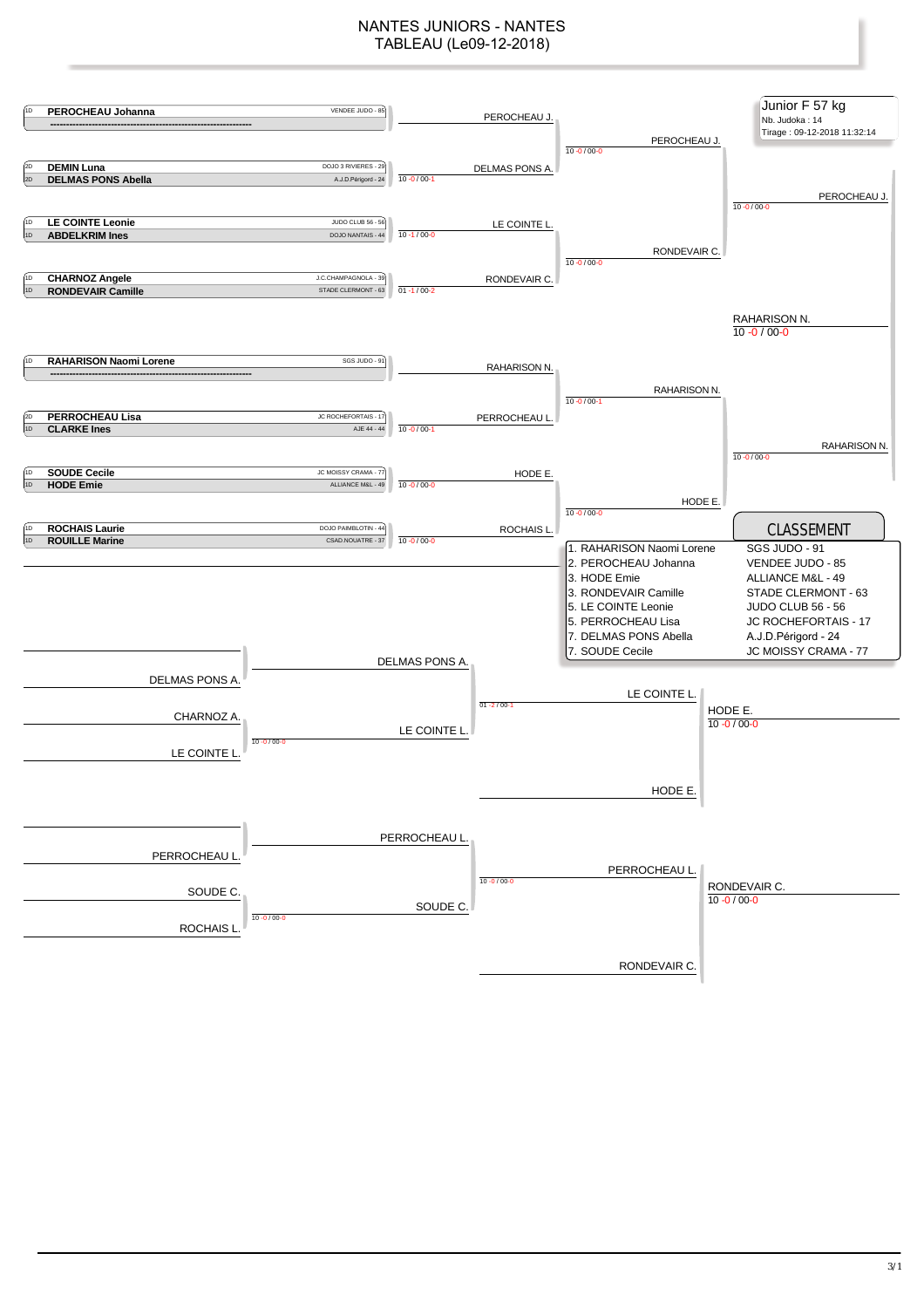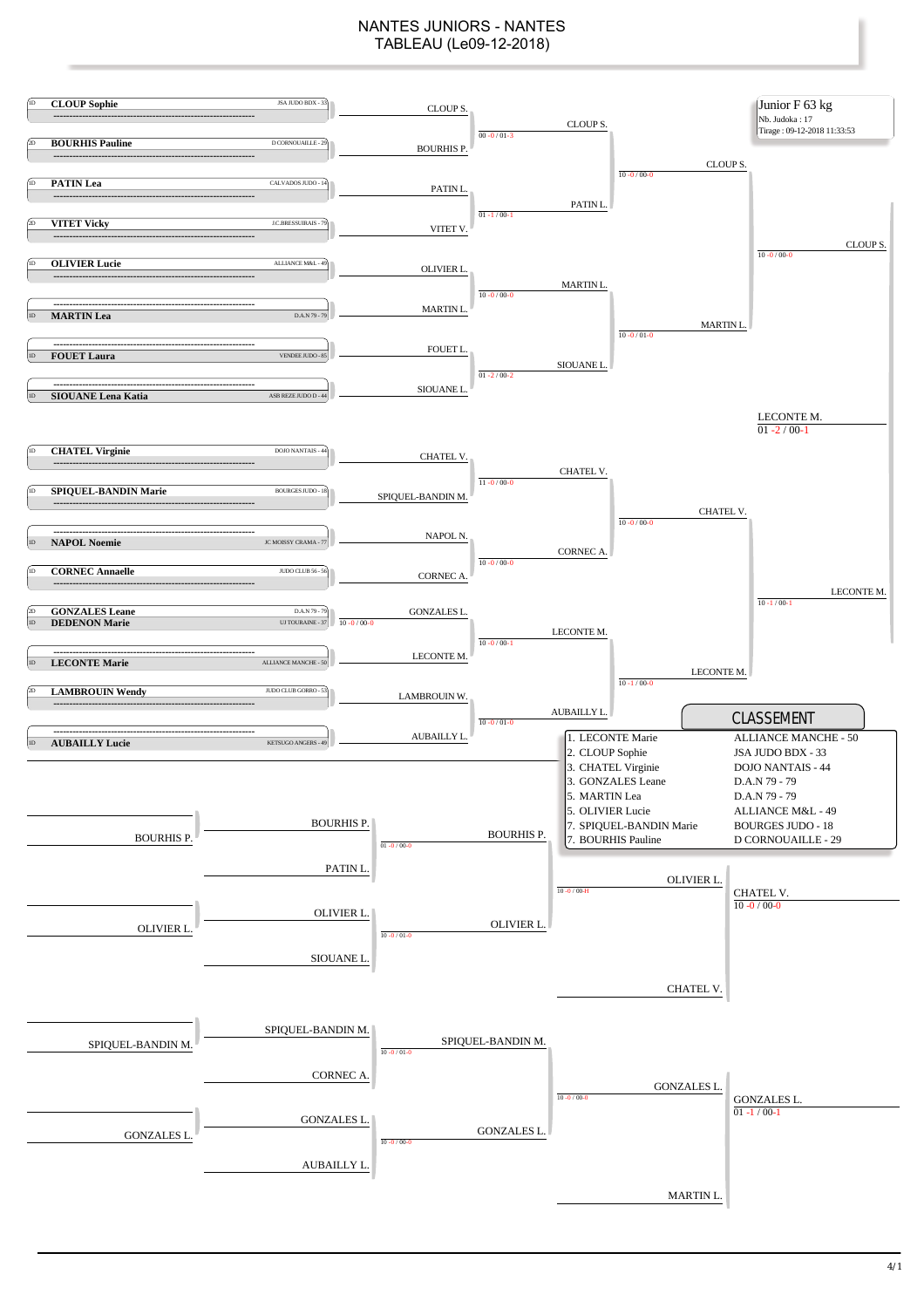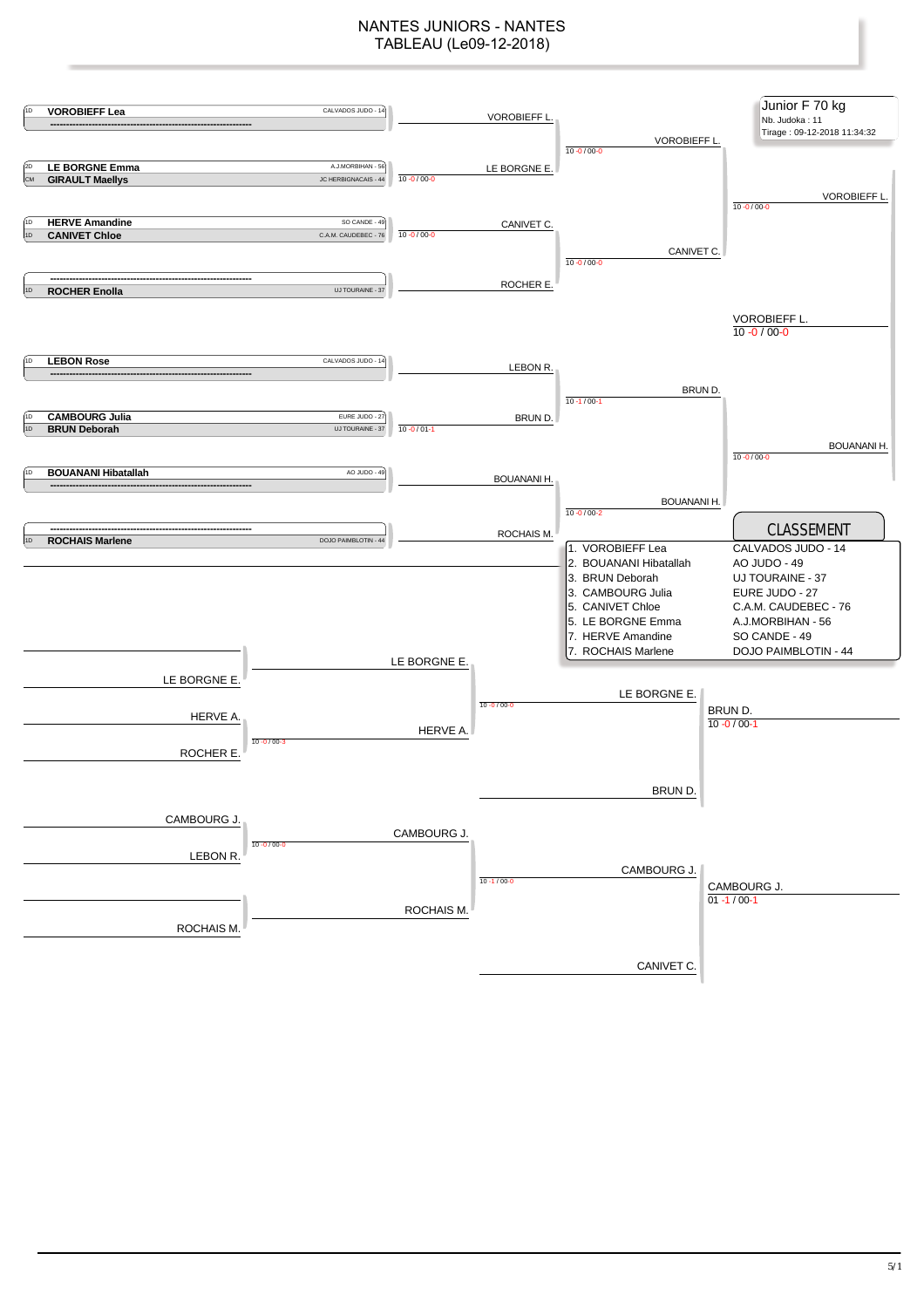5 judoka. Tirage : 09-12-2018 11:29:01

| Poule 1 (78 kg)        |                    |          |                      |                      |                      |                      | Tapis 6 |                |                 |                |  |
|------------------------|--------------------|----------|----------------------|----------------------|----------------------|----------------------|---------|----------------|-----------------|----------------|--|
| NOM et Prénom          | Comite             | Grade    | 1                    | 2                    | 3                    | 4                    | 5       | V              | P C             |                |  |
| <b>FILMOTTE Rachel</b> | ALLIANCE M&L - 49  | (1D) 1   |                      | $\sf X$              | $10 - 0$<br>$00 - 0$ | X                    | X       | $\mathbf 1$    | 10 <sub>4</sub> |                |  |
| <b>OBLIN Oceane</b>    | A.G.CAENNAISE - 14 | (1D) 2   | $11 - 0$<br>$00 - 0$ |                      | $10 - 0$<br>$00 - 1$ | $10 - 0$<br>$00 - 0$ | X       | 3              | 30 <sub>2</sub> |                |  |
| <b>SAILLANT Julie</b>  | AJE 44 - 44        | (1D) 3   | $\sf X$              | $\sf X$              |                      | X                    | X       | $\Omega$       |                 | 0 <sub>5</sub> |  |
| LE CHEVALIER Charline  | VOI Judo - 95      | $(2D)$ 4 | $11 - 0$<br>$00 - 0$ | $\sf X$              | $10 - 0$<br>$00 - 0$ |                      | X       | $\overline{2}$ | 20 <sub>3</sub> |                |  |
| <b>KEITA Jade</b>      | SGS JUDO - 91      | (1D) 5   | $11 - 0$<br>$00 - 0$ | $10 - 0$<br>$00 - 0$ | $11 - 0$<br>$00 - 0$ | $10 - 0$<br>$00 - 0$ |         | $\overline{4}$ | 40 1            |                |  |

Ordre combats : 4-5 1-2 3-4 1-5 2-3 1-4 3-5 2-4 1-3 2-5